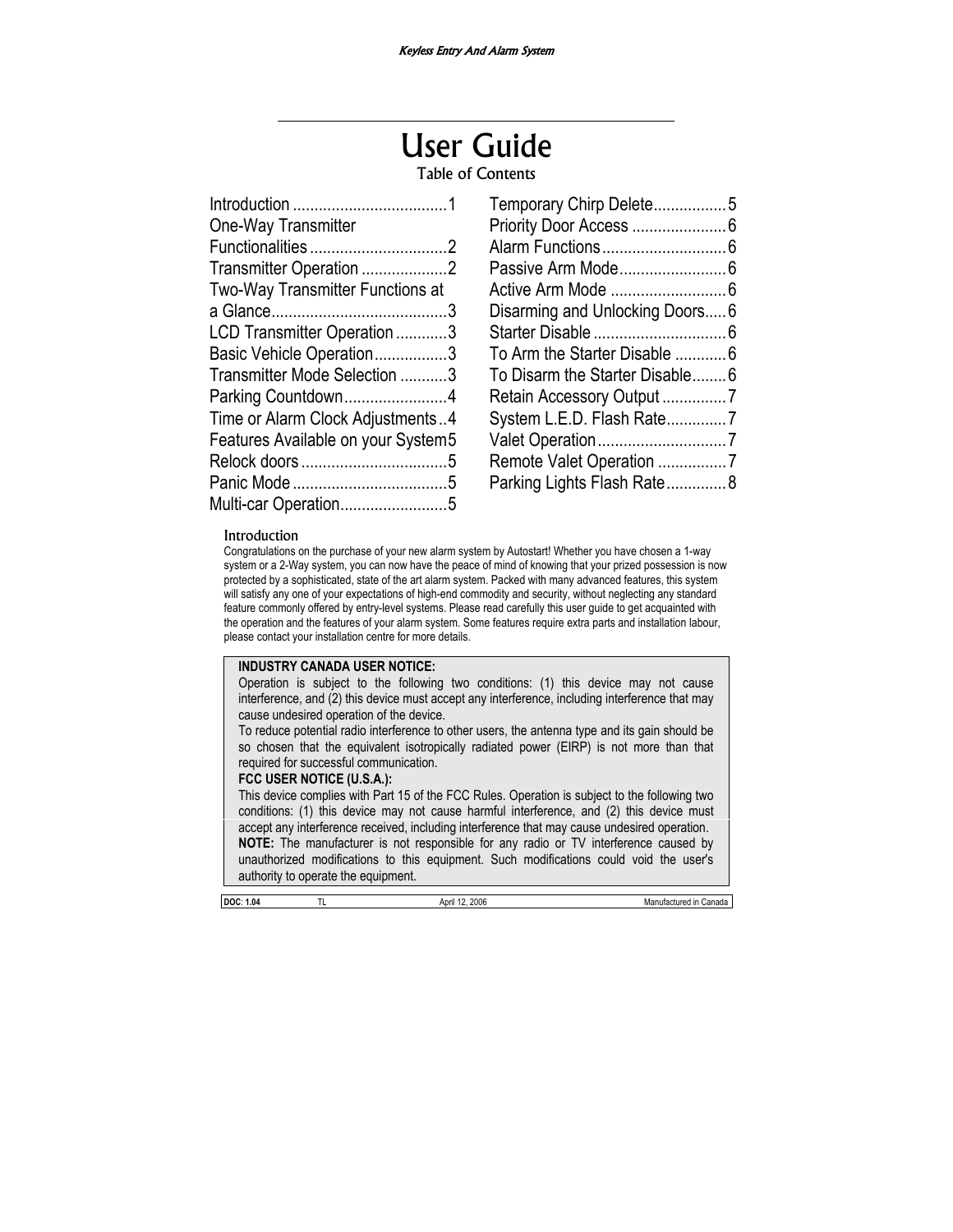# One-Way Transmitter Functionalities

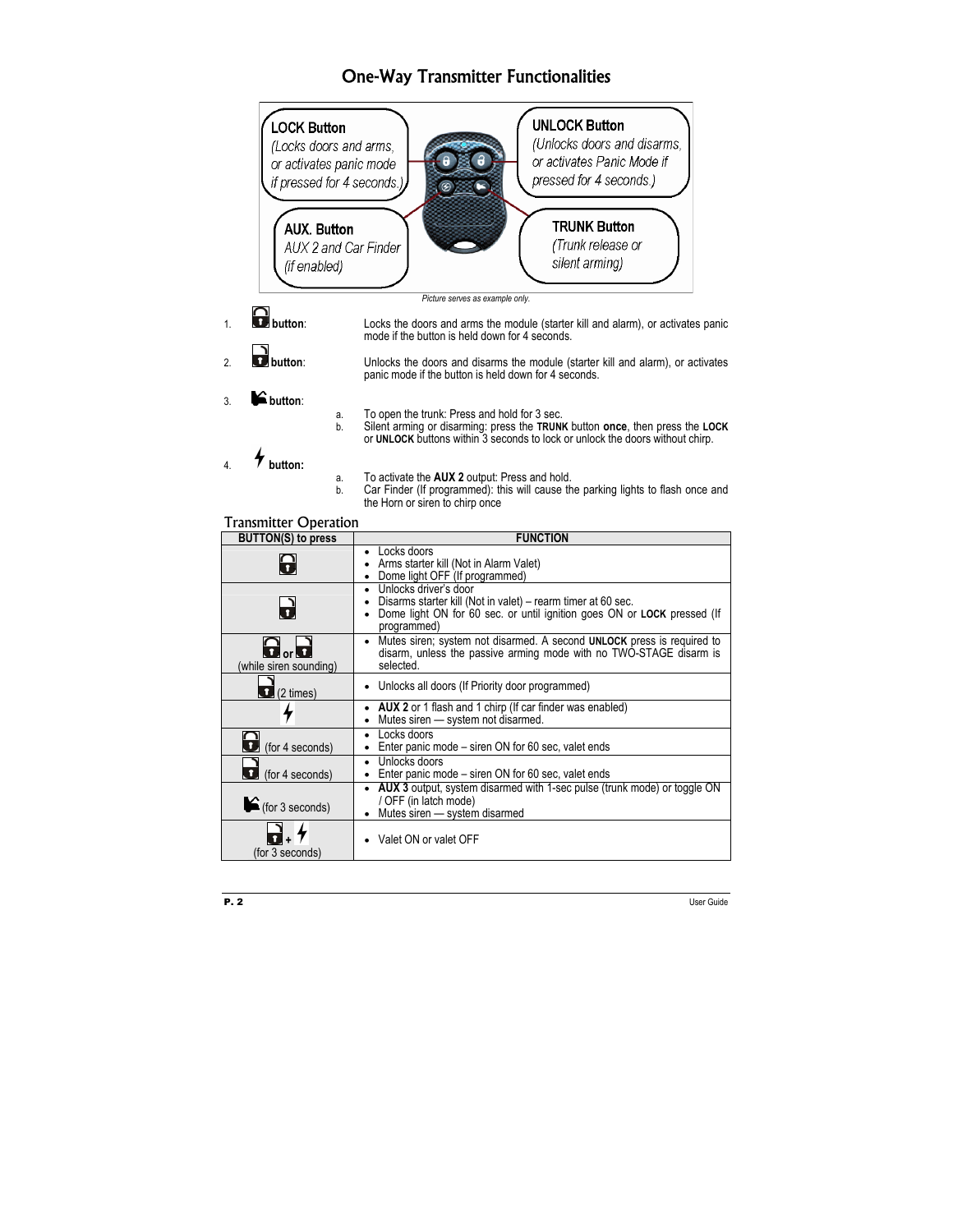# Two-Way Transmitter Functionalities



# LCD Transmitter Operation

#### Basic Vehicle Operation

| <b>FUNCTION</b> | <b>BUTTON PRESSED</b> | <b>ICON</b> | <b>BUZZER</b> | <b>INSTRUCTIONS /DESCRIPTION</b>                                            |
|-----------------|-----------------------|-------------|---------------|-----------------------------------------------------------------------------|
| Lock            | 0                     |             | 1 beep        | Lock, arm and starter kill on<br>(if ignition is on, alarm will not<br>arm) |
| Unlock          | ø                     |             | 2 beeps       | Unlock, disarm and starter kill<br>off                                      |
| Trunk or Aux 3  | ≤                     |             | 1 beep        | Trunk or Aux 3 output                                                       |
| Aux 2           |                       | No          | 1 beep        | Aux 2 output                                                                |

## Transmitter Mode Selection

| <b>FUNCTION</b>                 | <b>BUTTON PRESSED</b>                          | <b>ICON</b> | <b>BUZZER</b> | <b>INSTRUCTIONS</b><br><b>/DESCRIPTION</b>                                                          |
|---------------------------------|------------------------------------------------|-------------|---------------|-----------------------------------------------------------------------------------------------------|
| POWER-SAVING<br><b>MODE</b>     | $\mathbf{d}(\mathbf{F} \cdot \mathbf{\theta})$ | l S l       | Melody        | Press<br><b>UNLOCK</b><br>button<br>the<br>and<br>press FUNCTION<br>then<br>LOCK simultaneously.    |
| <b>VIBRATION</b><br><b>MODE</b> | $\mathbf{F}$ + $\mathbf{d}$                    |             | Vibrates 4X   |                                                                                                     |
| ALARM CLOCK<br>MODE ON/OFF      | $\mathbf{F}$ . Let                             | 8M3.88      | Melody        | switch<br>the<br>Press once to<br>Alarm Clock ON<br>the<br>Press twice to switch<br>Alarm Clock OFF |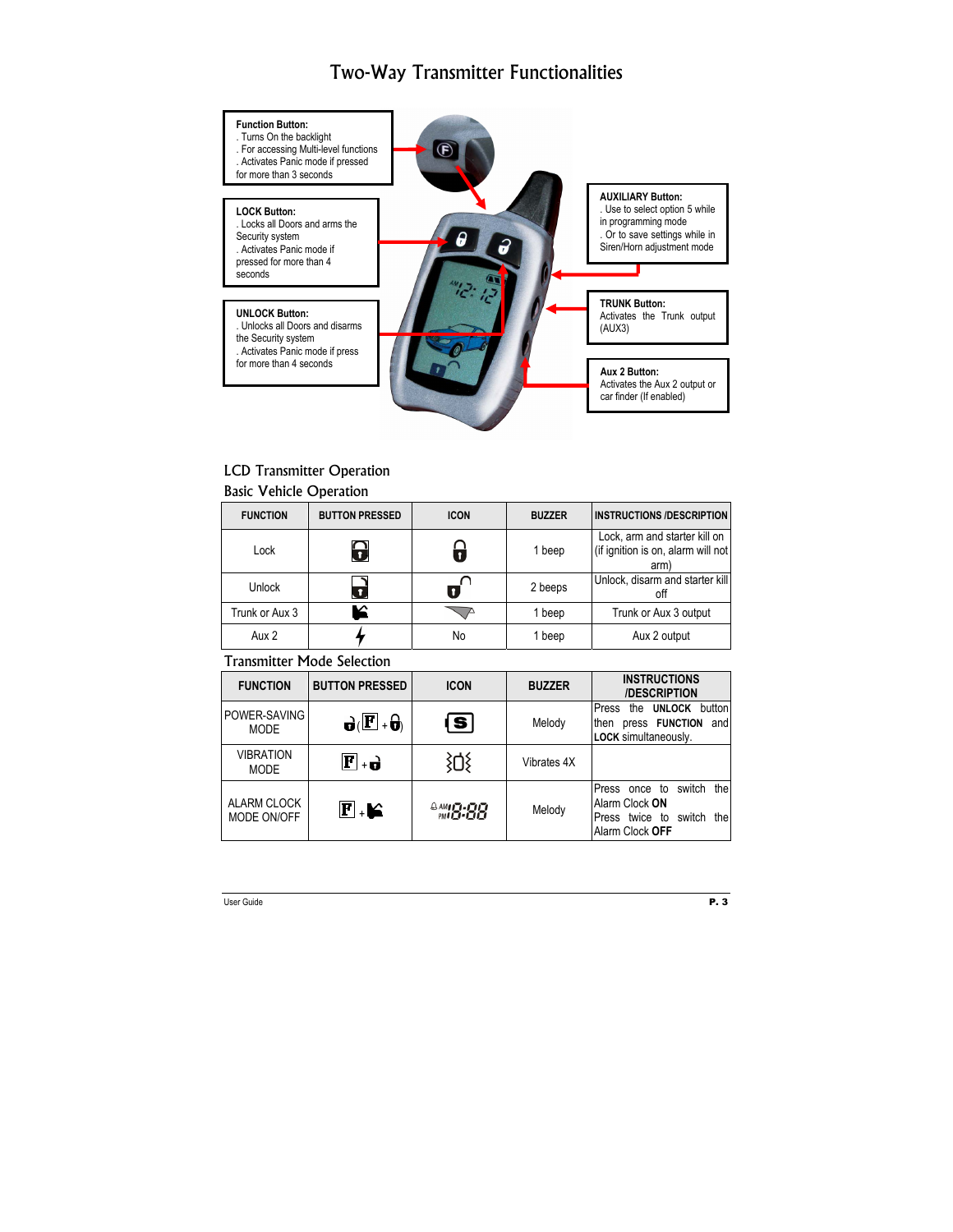### Parking Countdown

| <b>FUNCTION</b>                           | <b>BY PRESSING</b>            | <b>ICON</b>                     | <b>BUZZER</b> | <b>INSTRUCTIONS /</b><br><b>DESCRIPTION</b> |
|-------------------------------------------|-------------------------------|---------------------------------|---------------|---------------------------------------------|
|                                           | $\mathbf{F}$ + $\neq$ 1 time  | 0: 10<br>Χ                      | Melody        | 10 MIN COUNT DOWN                           |
|                                           | $\mathbf{F}$ + $\neq$ 2 times | 0:20<br>$\overline{\mathbf{x}}$ | Melody        | <b>20 MIN COUNT DOWN</b>                    |
| <b>FOR</b><br><b>PARKING</b><br>COUNTDOWN | $\mathbf{F}$ + 4 3 times      | 0:30<br>冨                       | Melody        | 30 MIN COUNT DOWN                           |
|                                           | $\mathbf{F}$ + 4 times        | 1:00<br>⊠                       | Melody        | 60 MIN COUNT DOWN                           |
|                                           | $\mathbf{F}$ + $\neq$ 5 times | 1:30<br>⊠                       | Melody        | 90 MIN COUNT DOWN                           |
|                                           | $\mathbf{F}$ + $\neq$ 6 times | 2:00                            | Melody        | 120 MIN COUNT DOWN                          |
|                                           | $\mathbf{F}$ + $\neq$ 7 times | Current time                    | Melody        | PARKING COUNT DOWN<br>OFF                   |

## Time or Alarm Clock Adjustments

| User                                                                             | Transmitter                               |
|----------------------------------------------------------------------------------|-------------------------------------------|
| 1. Press and hold the FUNCTION button until a                                    | The backlight will turn on the moment the |
| beep is heard.                                                                   | FUNCTION button is pressed.               |
| 2. Upon hearing the beep, release the FUNCTION<br>button.                        | .5 $\sigma$ <i>i</i> is displayed         |
| 3. Press and hold the <b>FUNCTION</b> button once                                |                                           |
| more.                                                                            |                                           |
| 4. Release the FUNCTION button when a beep is                                    |                                           |
| heard.                                                                           | $502$ is displayed                        |
| 5. Press and hold the <b>FUNCTION</b> button once<br>more until a beep is heard. |                                           |
| 6. Release the FUNCTION button.                                                  | $.503$ is displayed                       |
| 7. At that point, press and hold the FUNCTION button until 2 beeps are heard.    | The hour setting will starts to flash.    |

Pressing the **FUNCTION** button

a. Press the button to **increase** the value or to activate or deactivate a function or to toggle through the melodies.

b. Press the  $\bigstar$  button to **decrease** the value or to activate or deactivate a function or to toggle through the melodies.

c. To save modifications**, do not touch any buttons for approx. 10 to 15 seconds**. There will be a beep and the display will return to the time.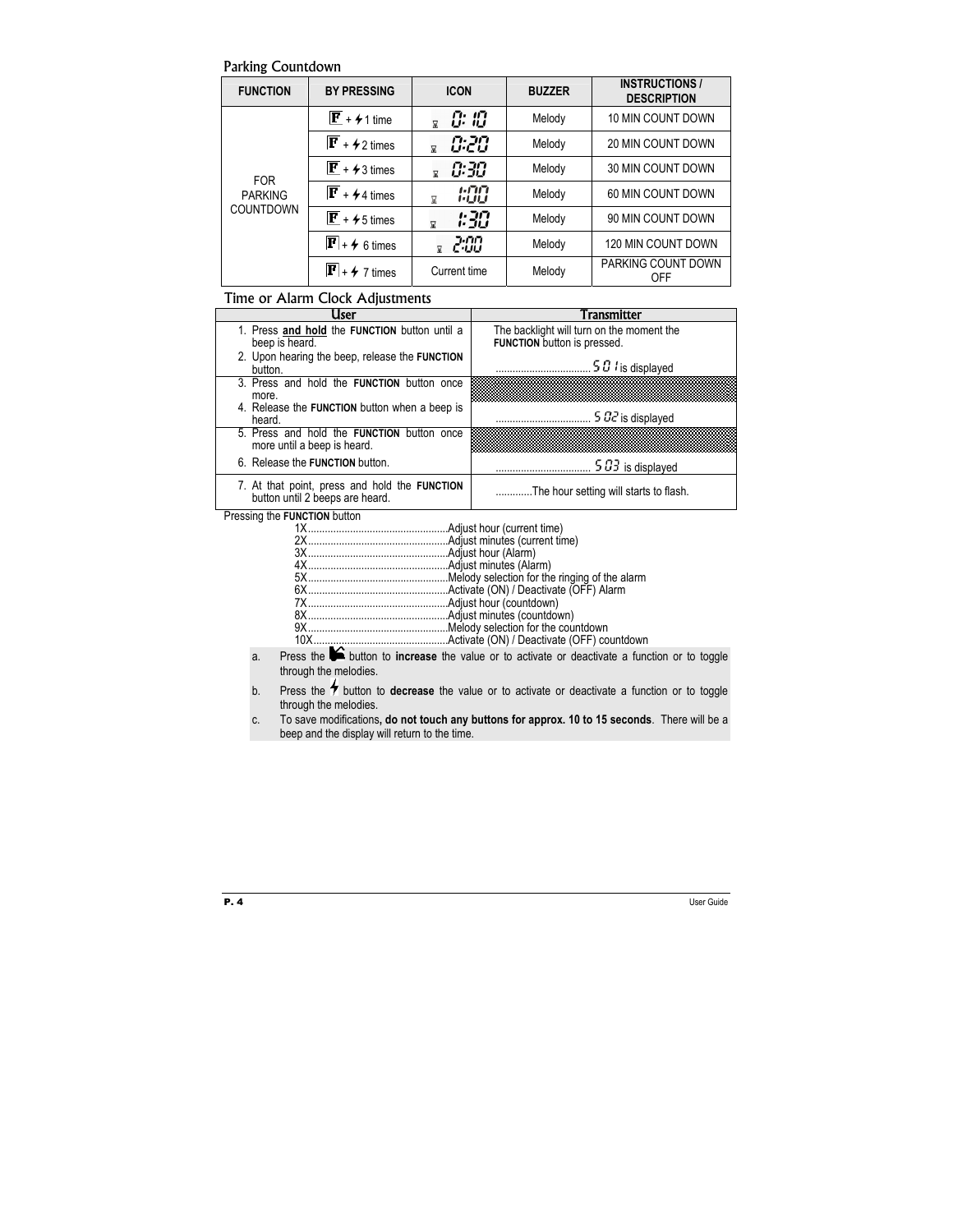# Features Available on your System

#### Relock doors

If you unlock the doors with the remote transmitter, but do not open any door or open trunk within 60 seconds, the doors will automatically relock and the system will be armed.

**Note**: When the system is in active arming mode and the relock mode is enabled, the doors will relock but the system will not rearm.

#### Panic Mode

In a panic situation, you can activate the panic mode that disables the valet mode, locks the doors and sounds the siren for 1 minute. You can activate the panic mode by pressing the **LOCK** or the **UNLOCK** button for approximately 4 seconds until the siren goes ON and the parking lights flash.

#### **To activate panic mode:**

- Press and hold the **UNLOCK** button for approximately 3 sec. until the sound signal starts and the parking lights flash: this will unlock the doors before the sound signal starts.
- Press and hold the **LOCK** button for approximately 3 seconds until the sound signal starts and the parking lights flash: this will lock the doors before the sound signal starts.

**Or** 

• Press and hold the **FUNCTION** button for approximately 3 sec. until the sound signal starts and the parking lights flash: this will only activate the siren. (For two-way LCD remote only)

#### Multi-car Operation

The system features multi-car operation. This allows the user to control two systems with one transmitter. (Both vehicles must be equipped with identical systems). The transmitter of the primary vehicle can control the starter kill system, the door lock and unlock operations of the second vehicle as well as the AUX 2 and AUX 3 outputs. The transmitter of the second vehicle can also operate the primary vehicle

For 1-WAY remote:



#### For 2-WAY LCD remote:

• Press and hold the **FUNCTION** button until you hear a "beep". Within 3 seconds, release the **FUNCTION** button and  $50$  i will appear on the LCD display. Press and hold the **FUNCTION** button once more until you hear another "beep".  $5\ddot{\Omega}$  will be displayed. This display means that you are now in Multi-car Operation Mode. Simply press the corresponding button to access the desired feature:

|            | Aux 2 |
|------------|-------|
| <b>SEC</b> | Aux 3 |

#### Temporary Chirp Delete

If you want to avoid the siren chirps in a quiet neighbourhood when arming or disarming the system, press the **TRUNK** button until you see the parking lights flash. Then within 3 seconds, press the **LOCK** or **UNLOCK** to arm or disarm the vehicle without generating the siren chirps.

**Note:** Your installer could program the chirp disable feature, so that the chirps are disabled permanently.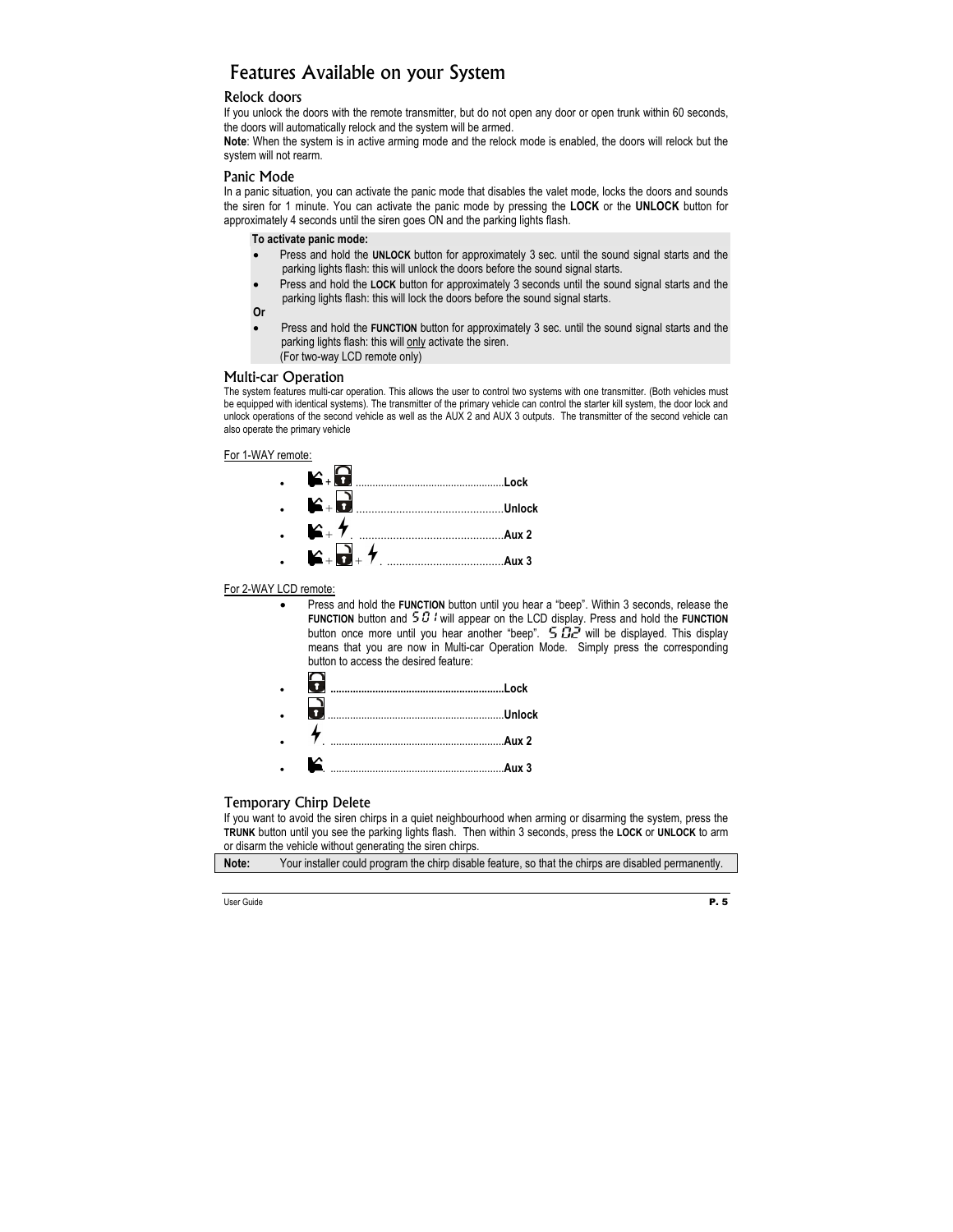#### Priority Door Access

(Enabled by default.) If the Remote Door Locks option is installed on your vehicle, this safety feature allows you to unlock solely the driver's door with a single press of the **UNLOCK** button on the transmitter; upon a second press of the **UNLOCK** button, all the doors will unlock, except for the driver's door and finally with a third press of the **UNLOCK** button, all the doors will unlock.

#### Alarm Functions

*(The siren and the shock detectors are optional)* 

Your installer can program your alarm in **passive arming** mode, so that the system automatically arms itself when you leave your vehicle, or in **active arming** mode, so that you can arm or disarm your car at will.

In either mode, you can arm or disarm your alarm system using your remote control as well as lock or unlock your doors.

#### Passive Arm Mode

In passive arming mode, the system will arm itself automatically after the completion of a 1 min arming delay (LED flashes quickly) initiated after the last door of the vehicle is closed. Therefore, you do not need to arm the system. The LED indicator flashes slowly when the system is armed. However, you must lock your doors manually when leaving the vehicle.

When leaving your vehicle, perform the following:<br>1 Turn the kev switch off. The LED remains o

- 1. Turn the key switch off. The LED remains off.<br>2. Unlock if required and open the doors
- 2. Unlock if required and open the doors.<br>3. Once all doors are closed after exiting
- 3. Once all doors are closed after exiting the vehicle, the LED will begin to flash quickly, indicating that passive arming delay has begun.

Also, as long as a door, trunk or hood is open before the completion of the arming delay, the system will not rearm. If you want to stay in the vehicle for a certain period of time, it is recommended to have your key switch in the ON position to avoid a situation where the system arms before somebody leaves the vehicle. While your key is in the **ON** position, the system will not arm and the LED stays off.

#### Active Arm Mode

To arm the system, and lock your doors (if you have this option), the ignition must go from ON to OFF and a door has to be opened and then closed. Press the **LOCK** button on your remote until the siren chirps once in confirmation. Notice that the parking lights confirm the system arming by flashing once and that the LED indicator flashes slowly to confirm the armed state. (See "*Chirp delete"* on p.5 to bypass the chirping effect).

#### Disarming and Unlocking Doors

If the system was programmed in passive mode, to disarm the system and unlock the doors, press and hold the **UNLOCK** button until the siren chirps twice in confirmation. Notice also that the parking lights confirm the system disarming by flashing twice. Once the system is disarmed, you have to open a door within a 35-second delay or else the system will rearm (LED flashing slowly). If the entry delay expires, you must disarm the vehicle by pressing the **UNLOCK** button to enter the vehicle. Once inside the vehicle, you have up to 35 seconds to turn the key switch to the ON position or start the car to prevent the system from rearming again. If this is not done, your system will rearm (LED flashing slowly) and if your system has a starter kill, you will not be able to start the car. If this situation occurs, you need to disarm the car by pressing the **UNLOCK** button.

#### Starter Disable

Among the many features, the starter disable circuit will immobilize the vehicle when the system is armed (If installed). The system, when armed, will control a relay that will physically interrupt the vehicle starter wire and prevent the hot-wiring of your vehicle. The system is selectable, passive or active arming; this means that you can have the unit arm itself (passive) after a pre-programmed period of time 1 minute or you can have control over the system (active) such that it will never arm itself.

**Note:** When the system is armed, the vehicle will **not start** with the key unless the system has been disarmed.

#### To Arm the Starter Disable

• Lock the doors by remote or wait the timeout period in passive arm mode. The system is armed automatically when the doors are locked by remote.

#### To Disarm the Starter Disable

• Unlock the doors by remote or place the unit into valet mode.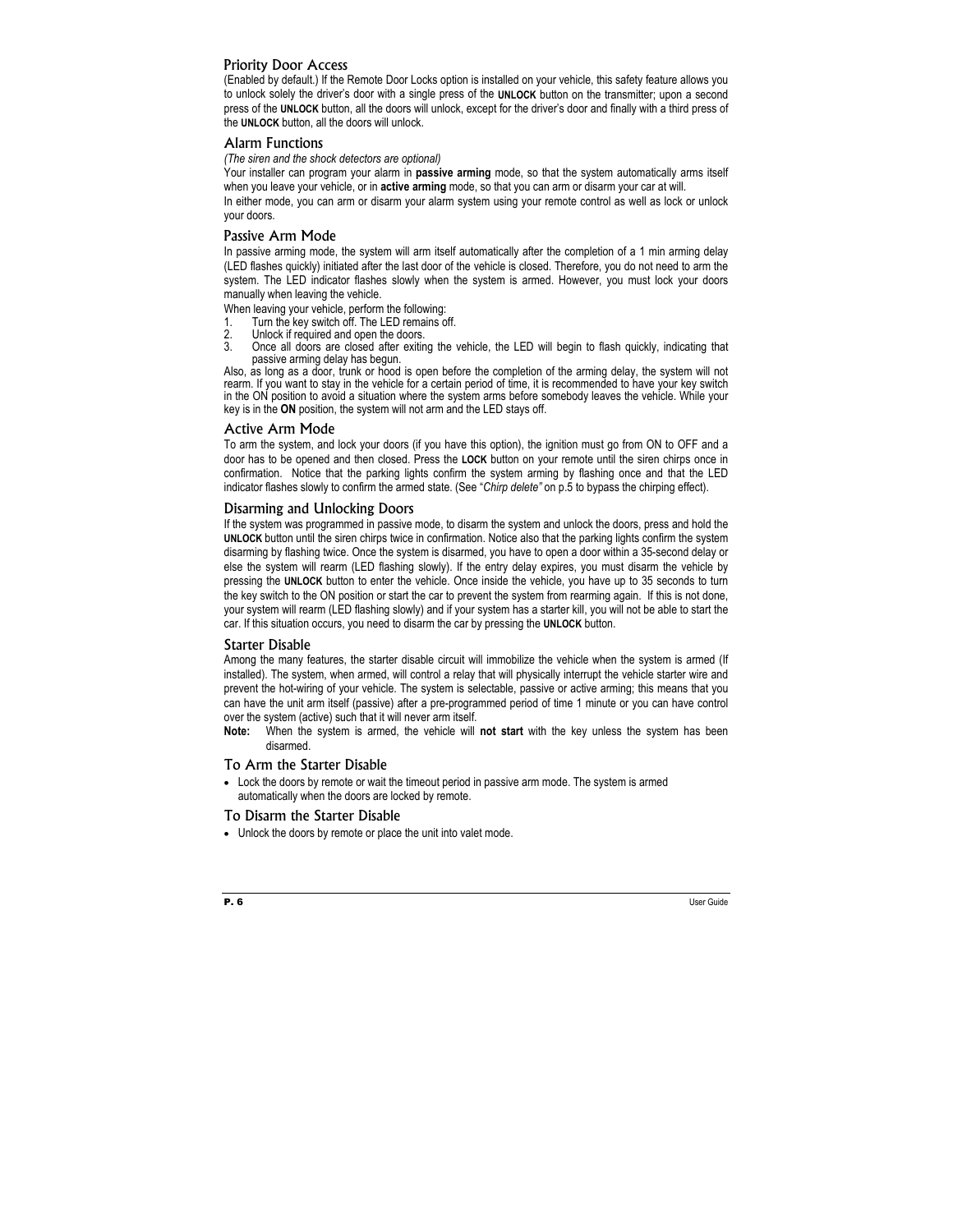#### Retain Accessory Output

Retain Accessory output is activated as soon as key is turned to the ON position. When the key goes from ON to OFF position, the accessory output stays ON and a countdown period of 10 minutes is set. The output is turned OFF after 10 minutes or if a door is opened anytime during the countdown period. Note: The Accessory Output is also turned off while starting the car.

#### System L.E.D. Flash Rate

The L.E.D will display the status of the system, to indicate if the starter kill is armed or disarmed. The L.E.D will also indicate if the system is in valet mode or not (See "Valet operation" on p. 5)

| L.E.D State      | <b>System Status</b>           | Mode                |
|------------------|--------------------------------|---------------------|
| OFF              | Starter kill Disarmed          | Regular operation   |
| ON Solid         | Starter kill Disarmed          | Valet Mode          |
| Flashing slowly  | Starter Kill armed             | Regular operation   |
| Flashing quickly | System is in rearming sequence | Passive arming Mode |

#### The following are L.E.D conditions:

#### Valet Operation

The unit can be placed into alarm valet mode to stop alarm conditions or to disable the alarm functions and the anti-theft starter kill feature. While a vehicle stands in alarm valet mode, Panic mode and door locking / unlocking functions are still operational.

This system can remotely be placed in or out of valet mode: it is not necessary to access the vehicle.

#### **Enabling the Alarm Valet**

- 1. Turn the key to the RUN position.
- 2. Within 5 sec. press and hold the valet button for about 3 seconds.
- 3. The parking lights will flash 3 times to indicate that the system has entered valet mode.<br>4. Release the valet button and turn the key to OFF nosition
- Release the valet button and turn the key to OFF position
- 5. The LED will come on and stays lit to indicate that the alarm valet mode is enabled.

#### **Disabling the Alarm Valet**

- 1. Turn the ignition to the RUN position.
- 2. Within 5 sec. press and hold the valet button for about 3 seconds.
- 3. The parking lights will flash twice to indicate that the system is out of valet mode.
- 4. Release the valet button and turn the key to OFF position
- 5. The LED will go out to indicate that the alarm valet is disabled.

#### Remote Valet Operation

The system can be placed in or out of valet mode through the remote control. This means that the user does not have to enter the vehicle or switch the key to the RUN position to get in or out of valet mode.

To remotely place the system in or out of valet mode:

- Press and hold  $\Box$  +  $\bigtriangledown$  buttons simultaneously for 3 seconds on the transmitter; the system will toggle in and out of valet mode:
	- o Getting into valet mode, the parking lights will flash 3 times, the LED will come on and remain lit.
	- o Getting out of valet mode, the parking lights will flash twice, the LED will go out.